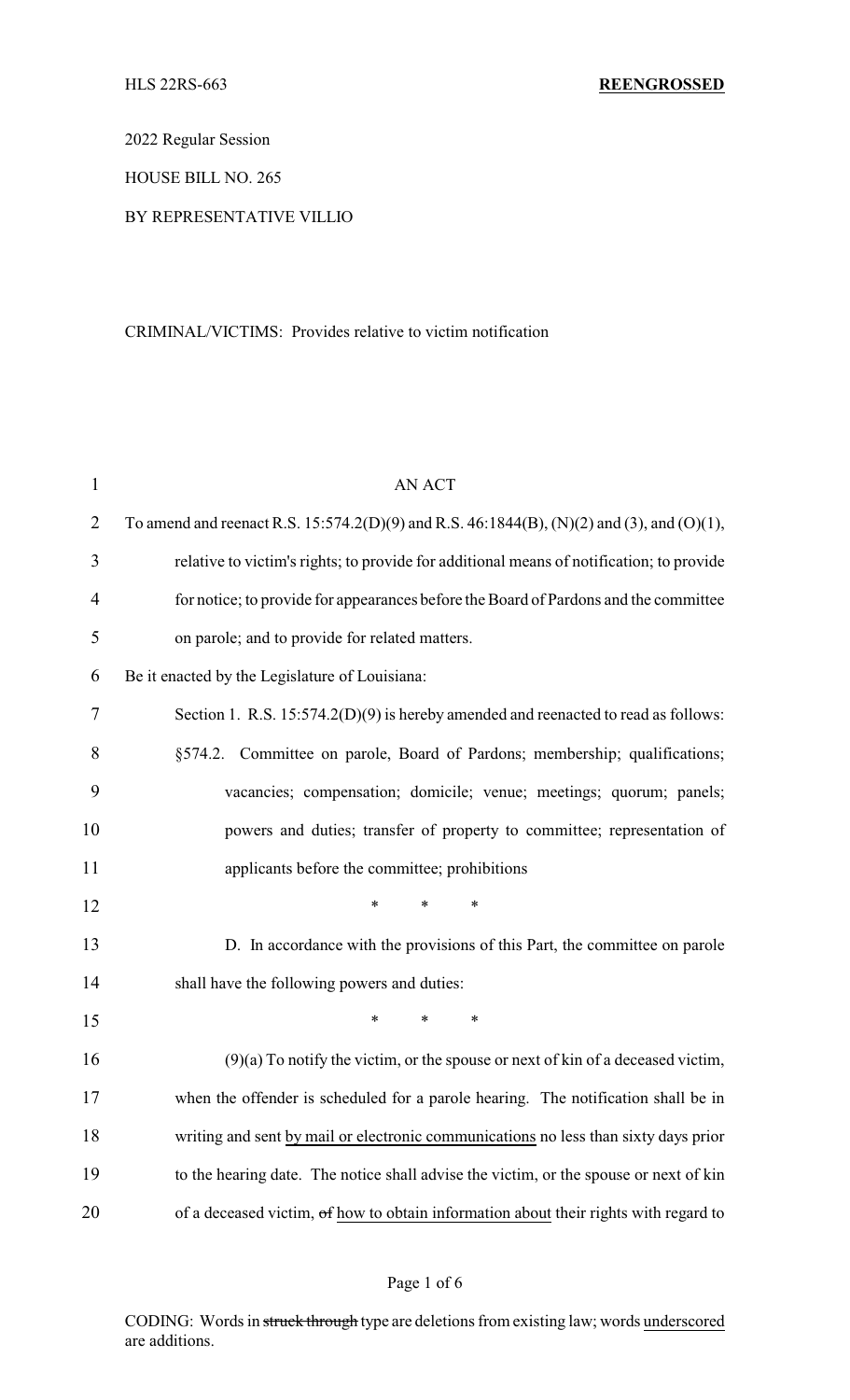| $\mathbf{1}$ | the hearing. The notice is not required when the victim, or the spouse or next of kin    |
|--------------|------------------------------------------------------------------------------------------|
| 2            | of a deceased victim, advises the committee in writing that such notification is not     |
| 3            | desired. The victim, or the spouse or next of kin of a deceased victim, shall be         |
| 4            | allowed to testify at the hearing. The victim, or the spouse or next of kin of a         |
| 5            | deceased victim, shall be allowed to testify directly, or in rebuttal to testimony or    |
| 6            | evidence offered by or on behalf of the offender, or both.                               |
| 7            | (b) To notify the victim, or the spouse or next of kin of a deceased victim of           |
| 8            | those offenders eligible for release pursuant to Paragraph $(C)(4)$ of this Section. The |
| 9            | notification shall meet all requirements set forth in Subparagraph (a) of this           |
| 10           | Paragraph except that it shall give notice of the offender's administrative parole       |
| 11           | eligibility date and be sent no less than ninety days prior to the offender's            |
| 12           | administrative parole eligibility date. If the offender's charge or amended charge on    |
| 13           | the bill of information was a crime of violence as defined in R.S. $14:2(B)$ or a sex    |
| 14           | offense as defined in R.S. 15:541, the victim, or the spouse or next of kin of a         |
| 15           | deceased victim, shall have thirty days from the date of notification to object to the   |
| 16           | offender's release on administrative parole and may request that the committee on        |
| 17           | parole conduct a hearing. Notice by electronic communications is allowed only in         |
| 18           | instances where the victim has opted-in to such form of notification during the          |
| 19           | registration process and is complete upon transmission.                                  |
| 20           | $\ast$<br>*<br>*                                                                         |
| 21           | Section 2. R.S. $46:1844(B)$ , (N)(2) and (3), and (O)(1), are hereby amended and        |
| 22           | reenacted to read as follows:                                                            |
| 23           | §1844. Basic rights for victim and witness                                               |
| 24           | $\ast$<br>∗<br>∗                                                                         |
| 25           | B. Advance notification to victim, or designated family member concerning                |
| 26           | judicial proceedings or probation hearing; right to be present. If requested by          |
| 27           | registering with the appropriate law enforcement or judicial agency as outlined in       |
| 28           | Subsection T of this Section, the clerk of court shall provide reasonable notice to a    |
| 29           | victim, or a designated family member of judicial proceedings or a probation hearing     |
|              |                                                                                          |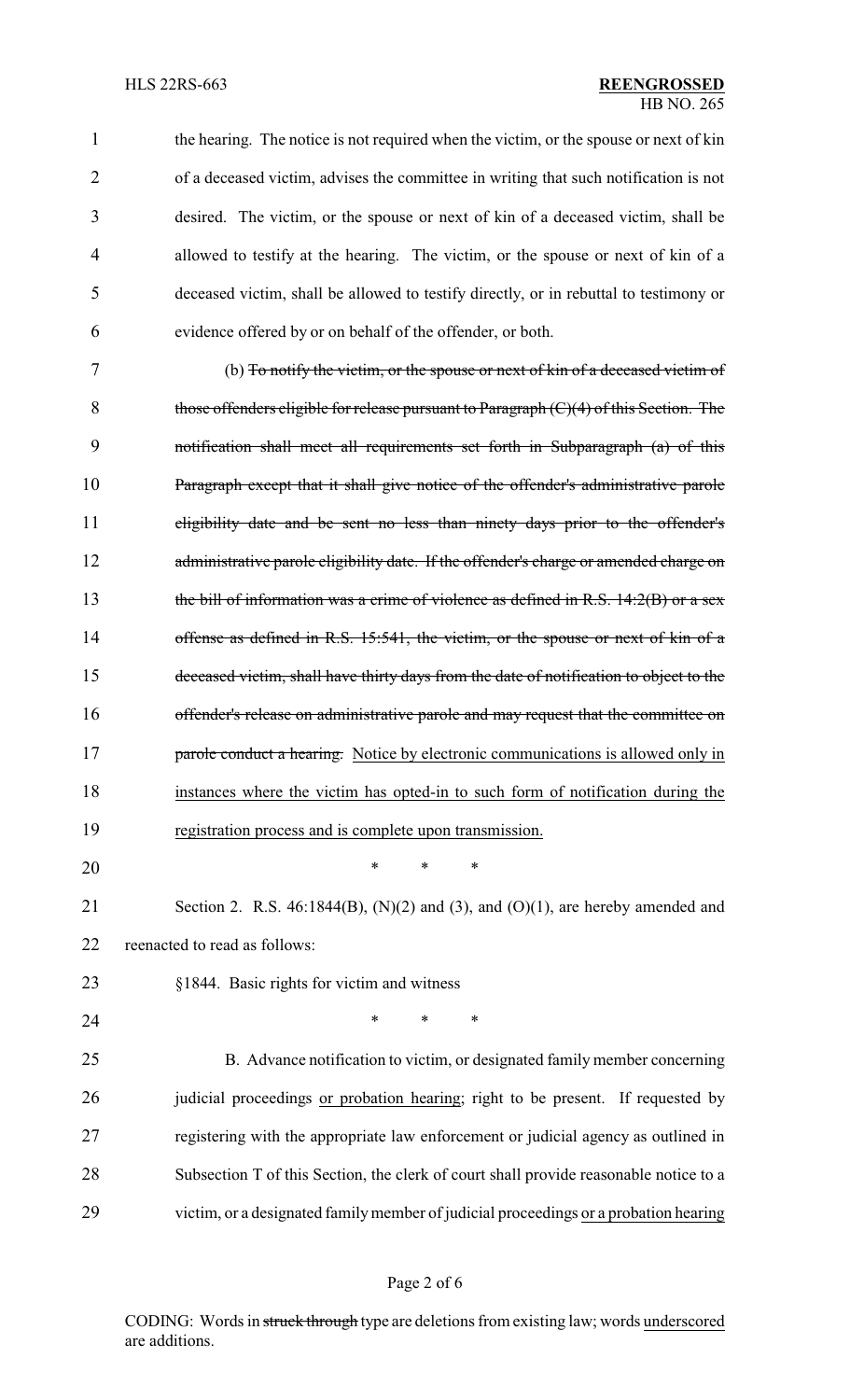| $\mathbf{1}$   | relating to their case. The notice required pursuant to this Subsection may be made    |
|----------------|----------------------------------------------------------------------------------------|
| $\overline{2}$ | by any method reasonably calculated to notify the victim or designated family          |
| 3              | member of the judicial proceeding in a timely manner.                                  |
| 4              | *<br>$\ast$<br>*                                                                       |
| 5              | N.                                                                                     |
| 6              | $\ast$<br>$\ast$<br>*                                                                  |
| 7              | $(2)(a)$ Upon filing of a victim notice and registration form by a victim or a         |
| 8              | family member, or a witness, it shall be the duty of the Department of Public Safety   |
| 9              | and Corrections, corrections services, at the time of the appeal, discharge, or parole |
| 10             | of an inmate including a juvenile inmate, to notify the victim, family member, or      |
| 11             | witness, all registered persons by certified mail or electronic communications of such |
| 12             | appeal or release. Such form shall be included in the prisoner's commitment            |
| 13             | documents to be delivered to the warden of any state correctional facility where such  |
| 14             | prisoner has been committed or transferred.                                            |
| 15             | (b) When an inmate who has been convicted of a crime of violence as                    |
| 16             | defined in R.S. $14:2(B)$ or a sex offense as defined in R.S. 15:541 is eligible for   |
| 17             | release pursuant to R.S. 15:571.3, the Department of Public Safety and Corrections     |
| 18             | shall notify the victim or the victim's family, all persons who have filed a victim    |
| 19             | registration and notification form, the appropriate law enforcement agency, and the    |
| 20             | appropriate district attorney no later than sixty days prior to the inmate's release.  |
| 21             | (c) Notice by electronic communications is allowed only in instances where             |
| 22             | the victim has opted-in to such form of notification during the registration process   |
| 23             | and is complete upon transmission.                                                     |
| 24             | $(3)(a)$ In the event of an escape or absconding by an inmate including a              |
| 25             | juvenile inmate, from any facility under the jurisdiction of the Department of Public  |
| 26             | Safety and Corrections, corrections services, it shall be the duty of the department   |
| 27             | to immediately notify the victim, family member of the victim, or witness, at the      |
| 28             | most current address or phone number on file with the department, and via electronic   |
| 29             | mail or communication, of the escape by the most reasonable and expedient means        |
|                |                                                                                        |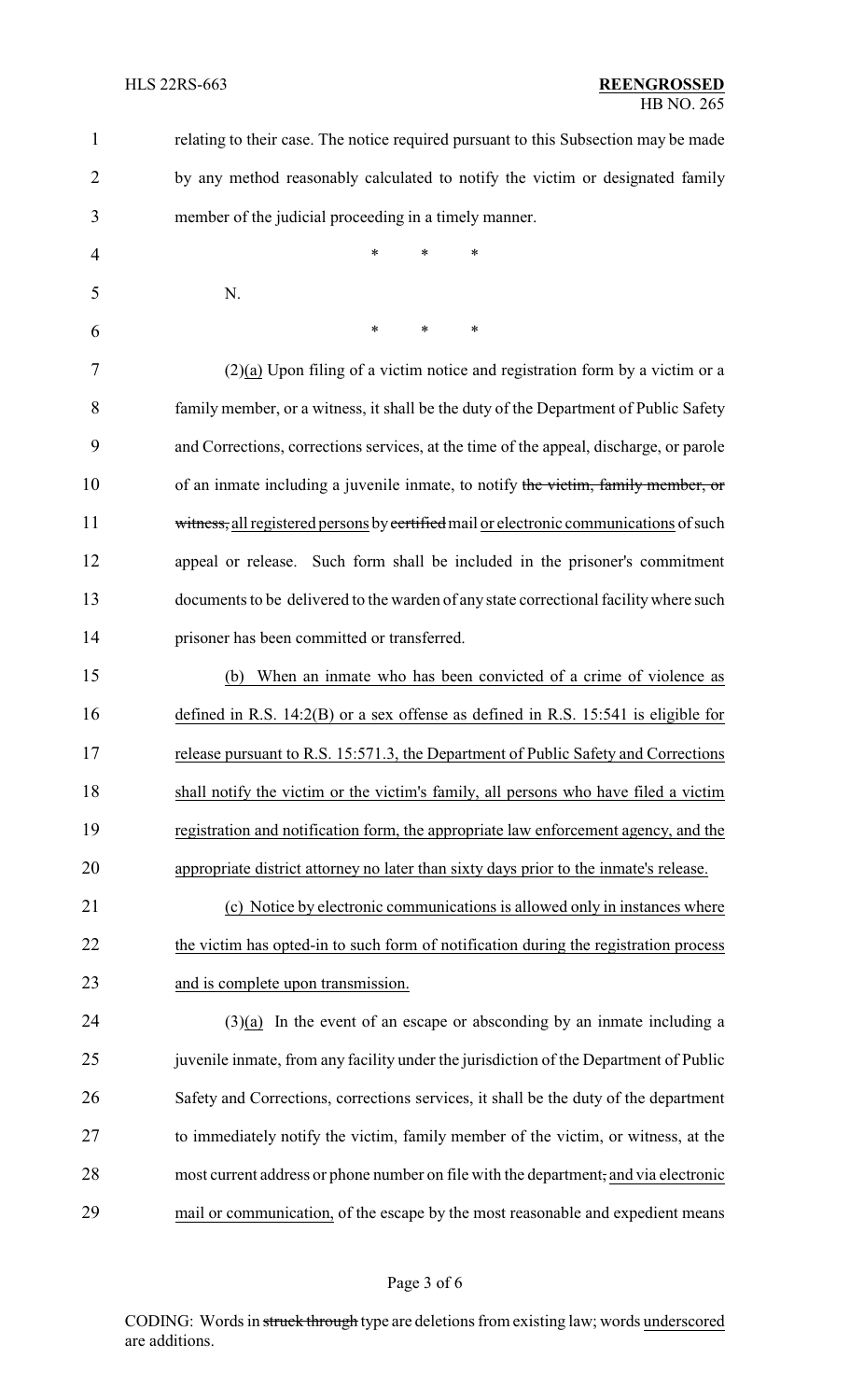| $\mathbf{1}$   | possible. If the inmate is recaptured, the department shall send notice within forty-  |
|----------------|----------------------------------------------------------------------------------------|
| $\overline{2}$ | eight hours of regaining custody of the inmate. In no case shall the state be held     |
| 3              | liable for damages for any failure to provide notice pursuant to this Section.         |
| $\overline{4}$ | (b) Notice by electronic mail communications is complete upon transmission.            |
| 5              | $\ast$<br>$\ast$<br>$\ast$                                                             |
| 6              | O. Notification of pardon or parole. (1) The Board of Pardons or the                   |
| 7              | committee on parole, respectively, shall notify the victim or the victim's family and  |
| 8              | all persons who file a victim registration and notification form and the appropriate   |
| 9              | district attorney that a hearing has been set for the person convicted of the crime.   |
| 10             | The victim or victim's family shall have the right to make written and oral statements |
| 11             | as to the impact of the crime at any hearing before the board or committee and to      |
| 12             | rebut any statements or evidence introduced by the inmate or defendant. The victim     |
| 13             | or the victim's family, a victim advocacy group, and the district attorney or his      |
| 14             | representative may also appear before the board or committee in person or by means     |
| 15             | of teleconference or telephone communication from the office of the local district     |
| 16             | attorney.                                                                              |
| 17             | $\ast$<br>$\ast$<br>∗                                                                  |

### DIGEST

The digest printed below was prepared by House Legislative Services. It constitutes no part of the legislative instrument. The keyword, one-liner, abstract, and digest do not constitute part of the law or proof or indicia of legislative intent. [R.S. 1:13(B) and 24:177(E)]

HB 265 Reengrossed 2022 Regular Session Villio

**Abstract:** Provides relative to additional methods of victim notification.

Present law provides for the powers and duties of the committee on parole.

Present law provides that one of the powers and duties of the committee on parole is to notify the victim, or the spouse or next of kin of a deceased victim, when the offender is scheduled for a parole hearing. Provides that the notification shall be in writing and sent no less than 60 days prior to the hearing date and that the notice shall advise the victim, or the spouse or next of kin of a deceased victim, of their rights with regard to the hearing.

Proposed law amends present law and provides that the notification shall be in writing and sent by mail or electronic communications no less than 60 days prior to the hearing date. Provides that the notice shall advise the victim, or the spouse or next of kin of a deceased victim how to obtain information about their rights with regard to the hearing.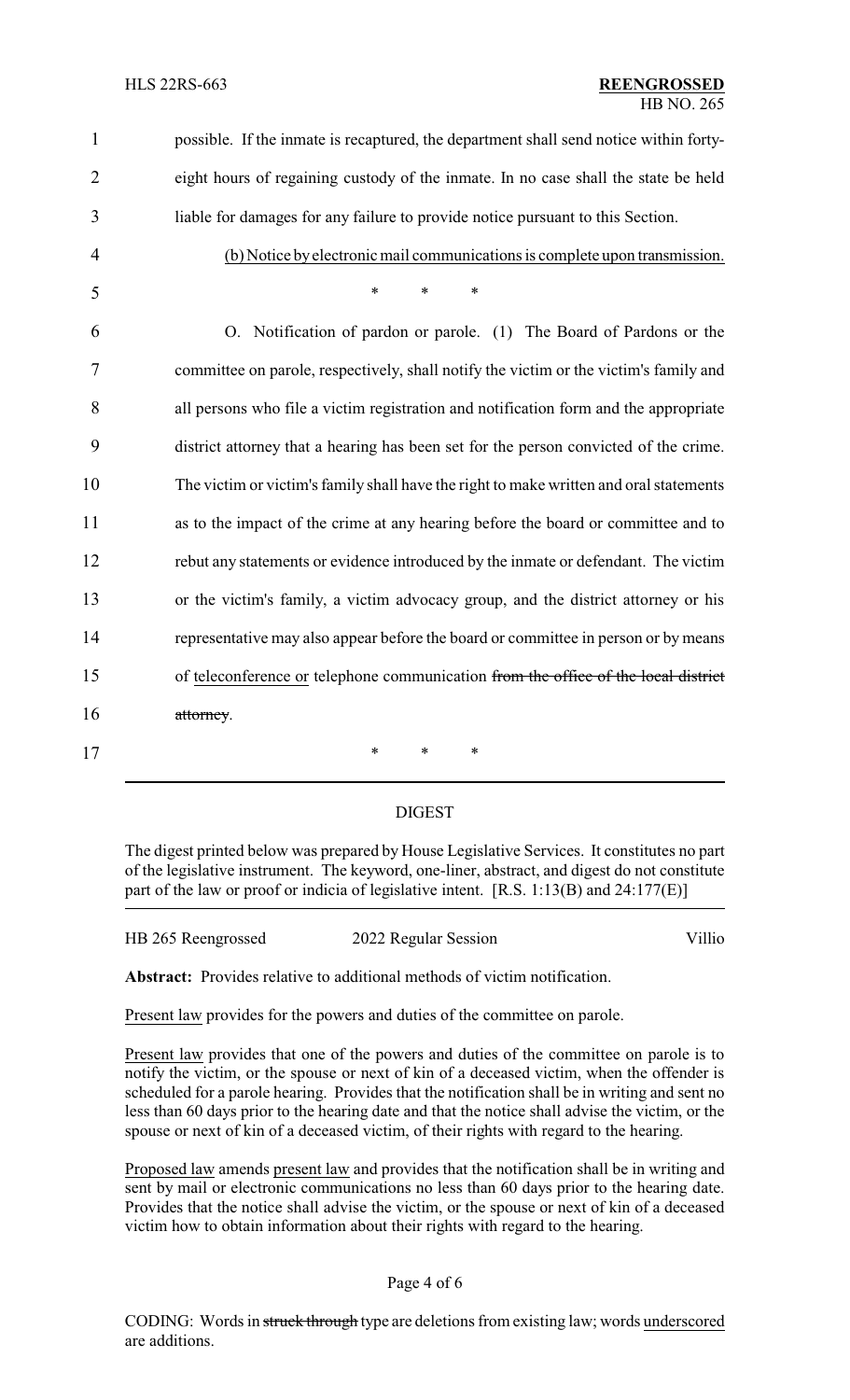Present law provides that one of the powers and duties of the committee on parole is to notify the victim, or the spouse or next of kin of a deceased victim of those offenders eligible for release pursuant to present law. Provides that the notification shall meet all requirements set forth in present law except that it shall give notice of the offender's administrative parole eligibility date and be sent no less than 90 days prior to the offender's administrative parole eligibility date. Provides that if the offender's charge or amended charge on the bill of information was a crime of violence as defined in present law or a sex offense as defined in present law, the victim, or the spouse or next of kin of a deceased victim, shall have 30 days from the date of notification to object to the offender's release on administrative parole and may request that the committee on parole conduct a hearing.

Proposed law amends present law to provide that notice by electronic communications is allowed only in instances where the victim has opted-in to such form of notification during the registration process and is complete upon transmission.

Present law provides for advance notification by the clerk of court to a victim, or designated family member concerning judicial proceedings and the right to be present.

Proposed law retains present law and adds notification for a probation hearing.

Present law provides for the duties of the DPS&C.

Present law provides that one of the powers and duties of the DPS&C, at the time of the appeal, discharge, or parole of an inmate including a juvenile inmate, is to notify the victim, family member, or witness, by certified mail of such appeal or release upon filing of a victim notice and registration form by a victim or a family member, or a witness.

Proposed law amends present law to provide that one of the powers and duties of the DPS&C, at the time of the appeal, discharge, or parole of an inmate including a juvenile inmate, is to notify all registered persons by mail or electronic communications of such appeal or release.

Proposed law provides that the DPS&C shall notify the victim or the victim's family, all persons who have filed a victim registration and notification form, the appropriate law enforcement agency, and the appropriate district attorney no later than 60 days prior to release of an inmate who has been convicted of a crime of violence or a sex offense as provided in present law.

Proposed law provides that notice by electronic communications is allowed only in instances where the victim has opted-in to such form of notification during the registration process and is complete upon transmission.

Present law provides that in the event of an escape or absconding by an inmate including a juvenile inmate, from any facility under the jurisdiction of the DPS&C, corrections services, it shall be the duty of the department to immediately notify the victim, family member of the victim, or witness, at the most current address or phone number on file with the department, of the escape by the most reasonable and expedient means possible.

Proposed law amends present law to provide that the DPS&C shall have the duty to immediately notify the victim, family member of the victim, or witness, at the most current address or phone number on file with the department, and via electronic communication, of the escape by the most reasonable and expedient means possible.

Proposed law provides that notice by electronic communications is complete upon transmission.

Present law provides that a victim or victim's family shall have the right to make written and oral statements as to the impact of the crime at any hearing before the Bd. of Pardons or